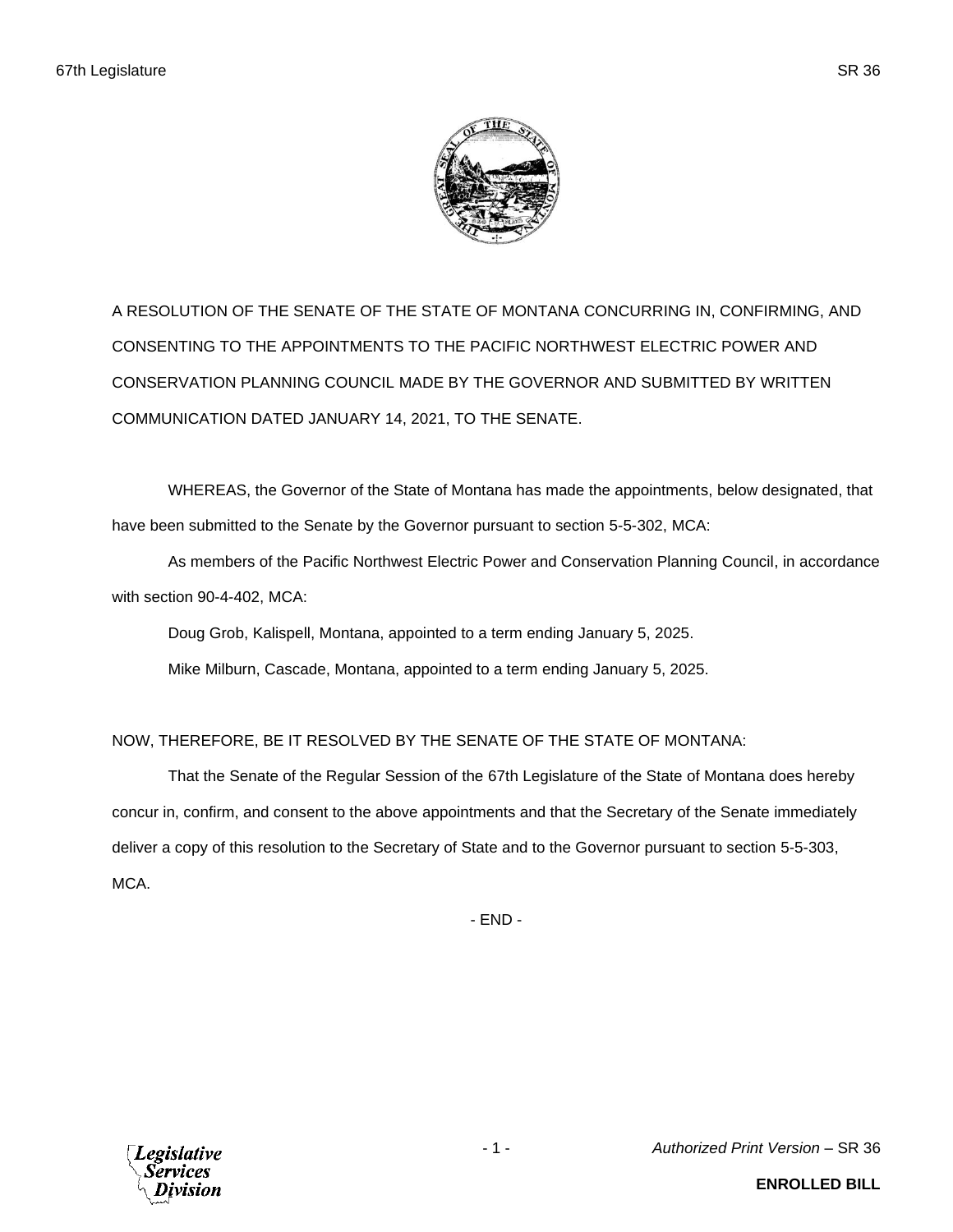## SENATE RESOLUTION NO. 36

## INTRODUCED BY D. ANKNEY

A RESOLUTION OF THE SENATE OF THE STATE OF MONTANA CONCURRING IN, CONFIRMING, AND CONSENTING TO THE APPOINTMENTS TO THE PACIFIC NORTHWEST ELECTRIC POWER AND CONSERVATION PLANNING COUNCIL MADE BY THE GOVERNOR AND SUBMITTED BY WRITTEN COMMUNICATION DATED JANUARY 14, 2021, TO THE SENATE.